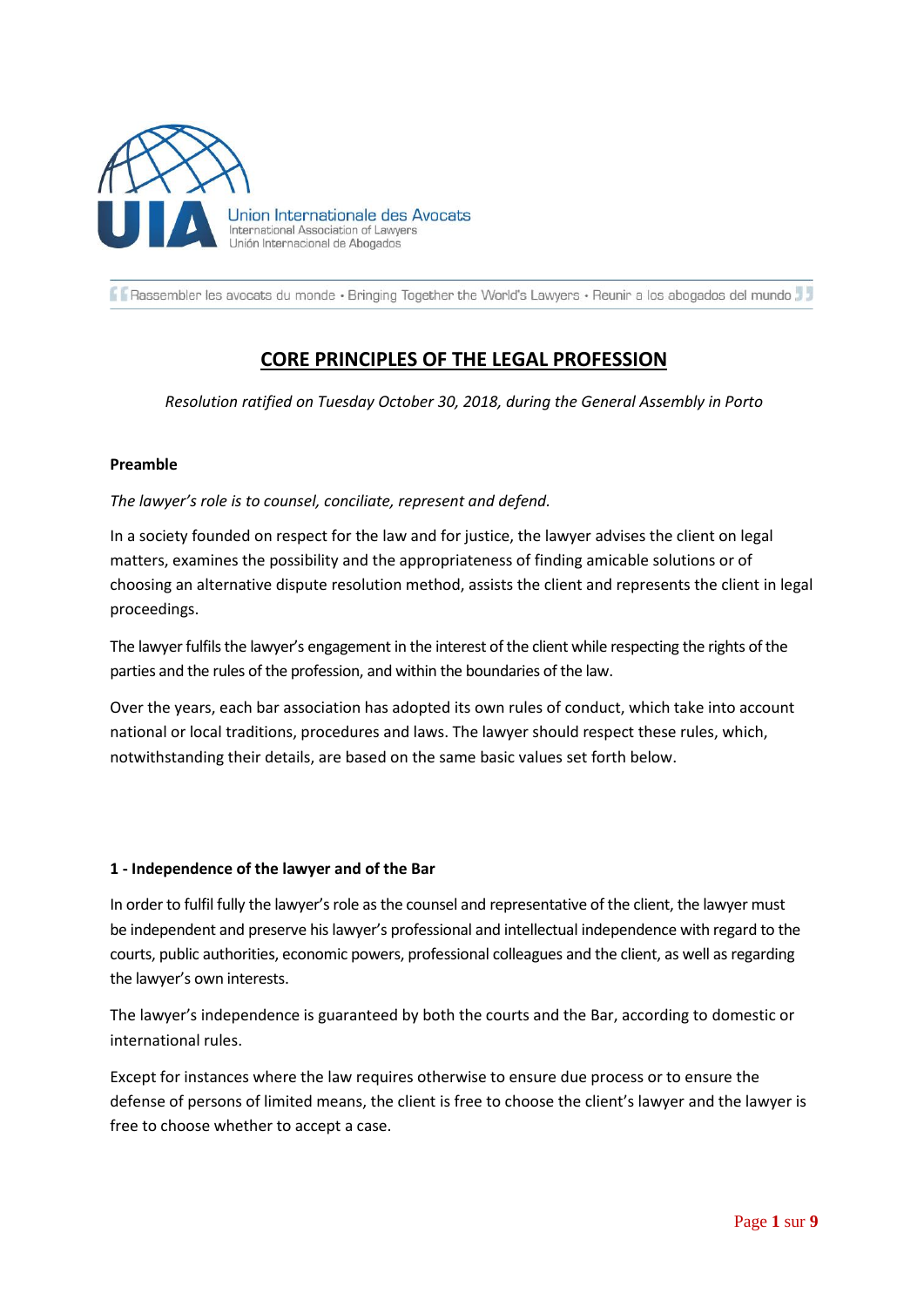## **2 – Legal professional privilege and confidentiality**

Legal professional privilege is traditionally understood to be the lawyer's duty not to disclose confidential information that is learned in the practice of the profession. This obligation has a moral and contractual foundation (not betraying the trust owed to a person who has confided in a lawyer, and the lawyer's commitment, even if tacit, to the client), an ethical foundation (it flows from the nature of the legal profession and is the profession's very essence) and a varying basis in law. In some countries, the protection of legal professional privilege is a constitutional norm. In other countries, which make it a principle of public policy, breaching legal professional privilege carries criminal penalties. In yet other countries, it is merely an essential ethical obligation for lawyers.

Depending on the country, clients may or may not waive legal professional privilege.

Even in countries that make legal professional privilege a fundamental matter of public interest, there are exceptions, which, depending on the case, obligate or authorize the lawyer to disclose information that is protected by legal professional privilege, in particular in the event of an imminent threat of death or serious injury to a person or a group of persons. In any event, a lawyer who is in this situation is urged, if possible, to consult the relevant regulatory authority (chair of the bar council, union, senior member or chair of his or her bar association, or ethics committee).

## **3 - Prohibition of conflicts of interest**

In order to uphold legal professional privilege and the principles of independence and loyalty, the lawyer must avoid conflicts of interest. He or she therefore cannot represent two or more clients in the same case if there is a conflict or risk of a conflict between them. Likewise, the lawyer must avoid acting for a client if that client has confidential information obtained from another former or current client of the lawyer. Similarly, the lawyer may not use information in one case that was obtained confidentially in another case.

In any event, the lawyer cannot represent a client whose interests may be in conflict or intermingled with the lawyer's own interests.

If a conflict of interest arises during an engagement, the lawyer must stop all work on the case.

The existence of a conflict of interest is determined with regard to the lawyer, and also all the lawyers with whom the lawyer works as part of an association, grouping or network.

The conditions under which this general principle applies are detailed in the national or local laws or regulations that govern the profession. In the event of a discrepancy between them concerning a crossborder dispute or case, the more restrictive law or regulation governs.

## **4 - Competence**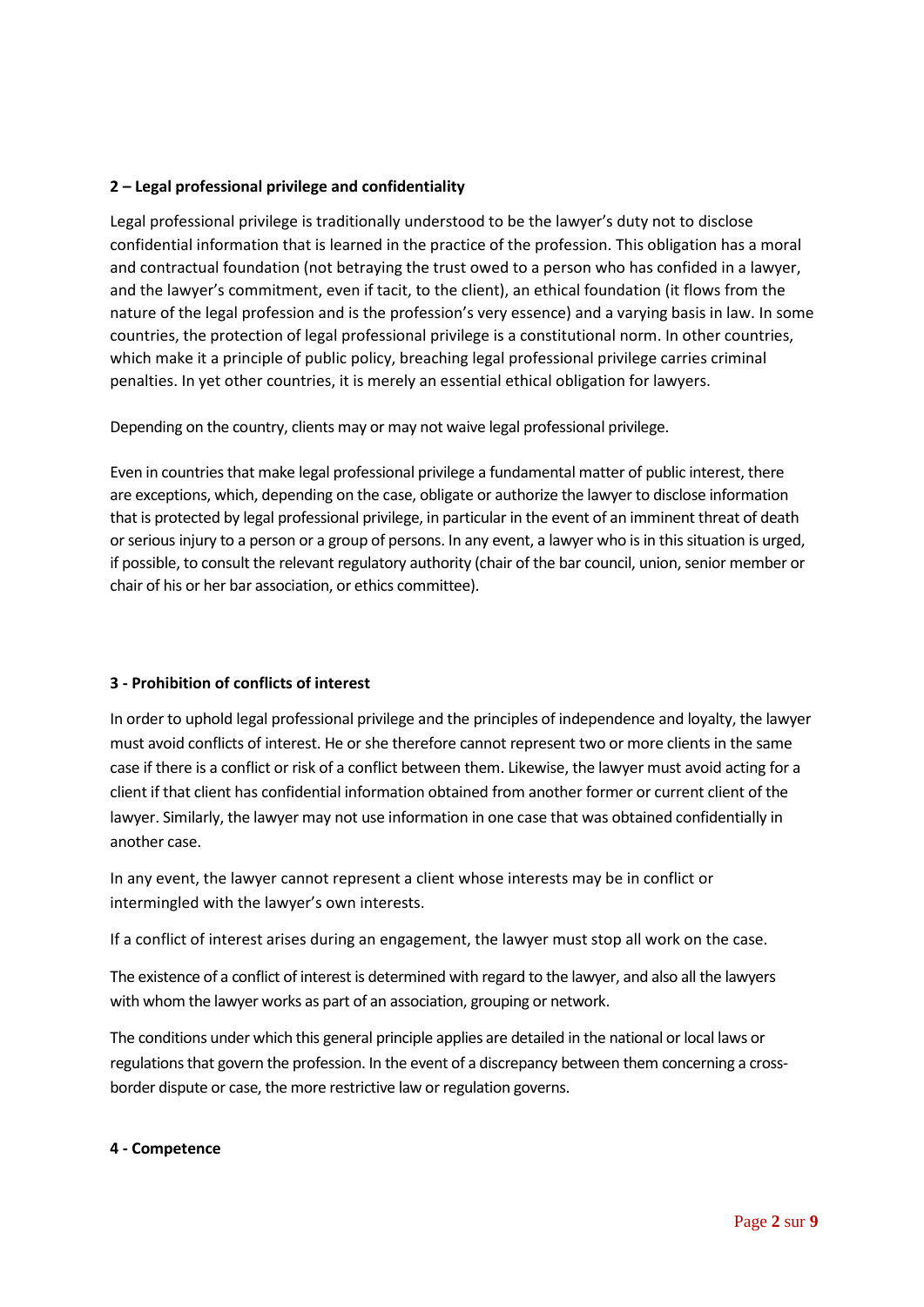The lawyer can only practice his or her profession properly with appropriate professional training, which the lawyer must obtain, maintain and pursue throughout his or her career.

The lawyer may agree to provide services only in fields with which the lawyer is competent, or in any other legal or other fields with the assistance of professional colleagues or experts, after so informing the client.

## **5 - Dignity, probity, loyalty and diligence**

The lawyer must prove worthy of the trust placed in him or her by upholding the principles of dignity, probity, loyalty and diligence. The lawyer must not do anything that damages the lawyer's reputation, or that of the profession as a whole or the public's trust in the profession.

The lawyer must not under any circumstances facilitate the commission by a client or a third party of an illegal act punishable as a criminal offence, or an act that constitutes tax fraud.

# **6 - Respect towards professional colleagues**

In the interest of the proper administration of justice, the lawyer must comply with the rules of the profession by maintaining a spirit of trust, fairness and cooperation with the lawyer's professional colleagues, bearing in mind that the lawyer must always defend the interests of the client to the best of the lawyer's ability.

Depending on the jurisdiction, correspondence between lawyers is official, with some exceptions, or confidential, with some exceptions. The lawyer must adhere to the rules applicable in the lawyer's jurisdiction. When the lawyer corresponds with lawyer in another jurisdiction, the correspondence is presumptively official. If the lawyer wishes that the correspondence remain confidential, the lawyer must first ensure that the other lawyer is permitted to maintain this confidentiality and must obtain the other lawyer's express agreement to that effect.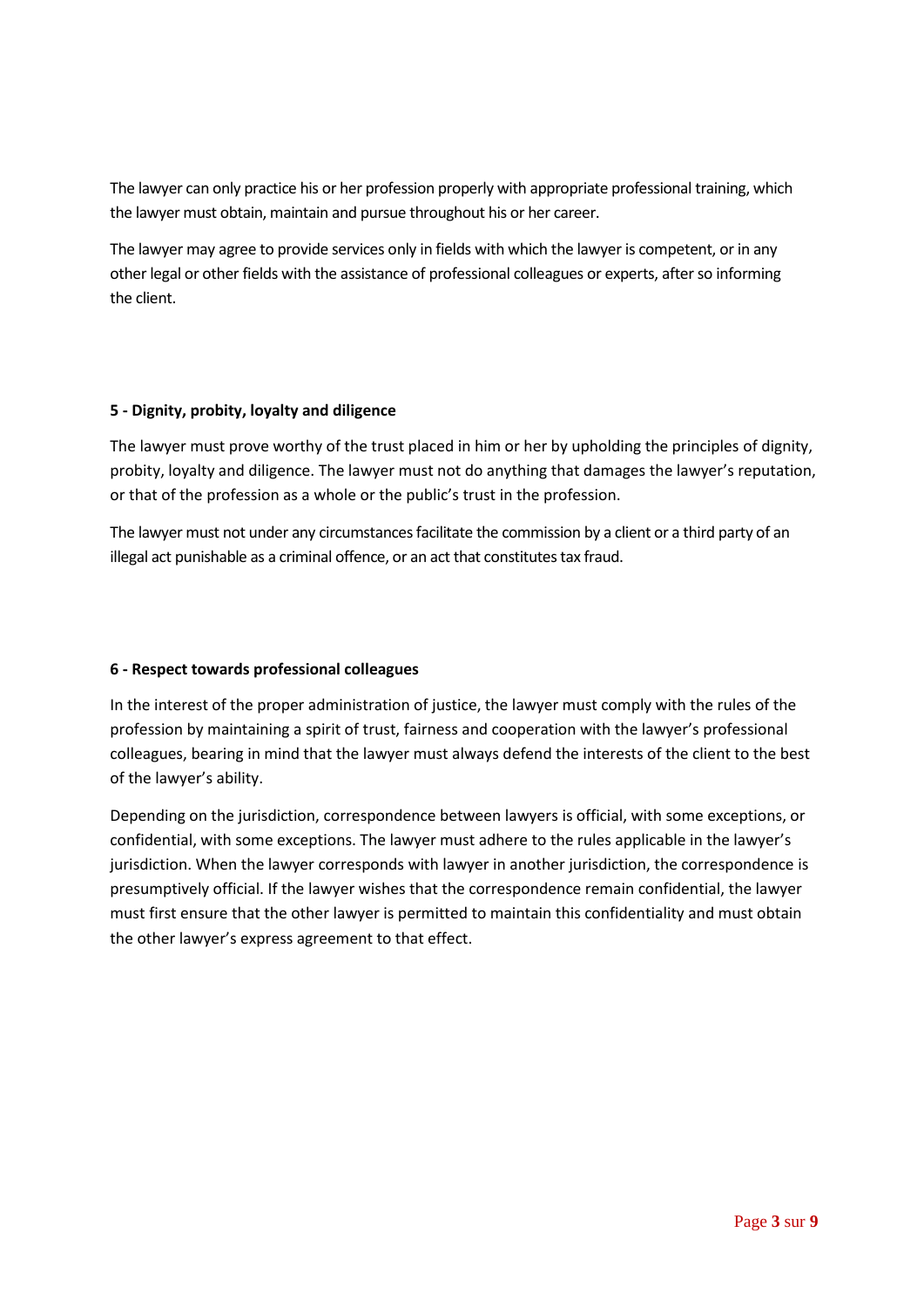## **7 - Contribution to the proper administration of justice and respect for the rule of law**

While acting respectfully and in good faith towards the courts, the lawyer must defend his or her client with complete freedom in compliance with applicable procedural rules and customary practices before the relevant court. The lawyer must never knowingly give the courts – or anyone – false or misleading information.

## **8 - Right to fair remuneration**

The lawyer is entitled to legal fees and to the reimbursement of the expenses incurred in providing the exercise of the profession. These fees and expenses are determined by agreement with the client, in accordance with the law and the ethical rules by which the lawyer is bound.

At the outset of the representation, the lawyer should inform the client if the client is eligible for legal aid.

In general, the lawyer should counsel the client on how to manage the case in light of the cost of the matter, and in particular by attempting to reach a possible amicable resolution or by suggesting that recourse to a method of alternate dispute resolution.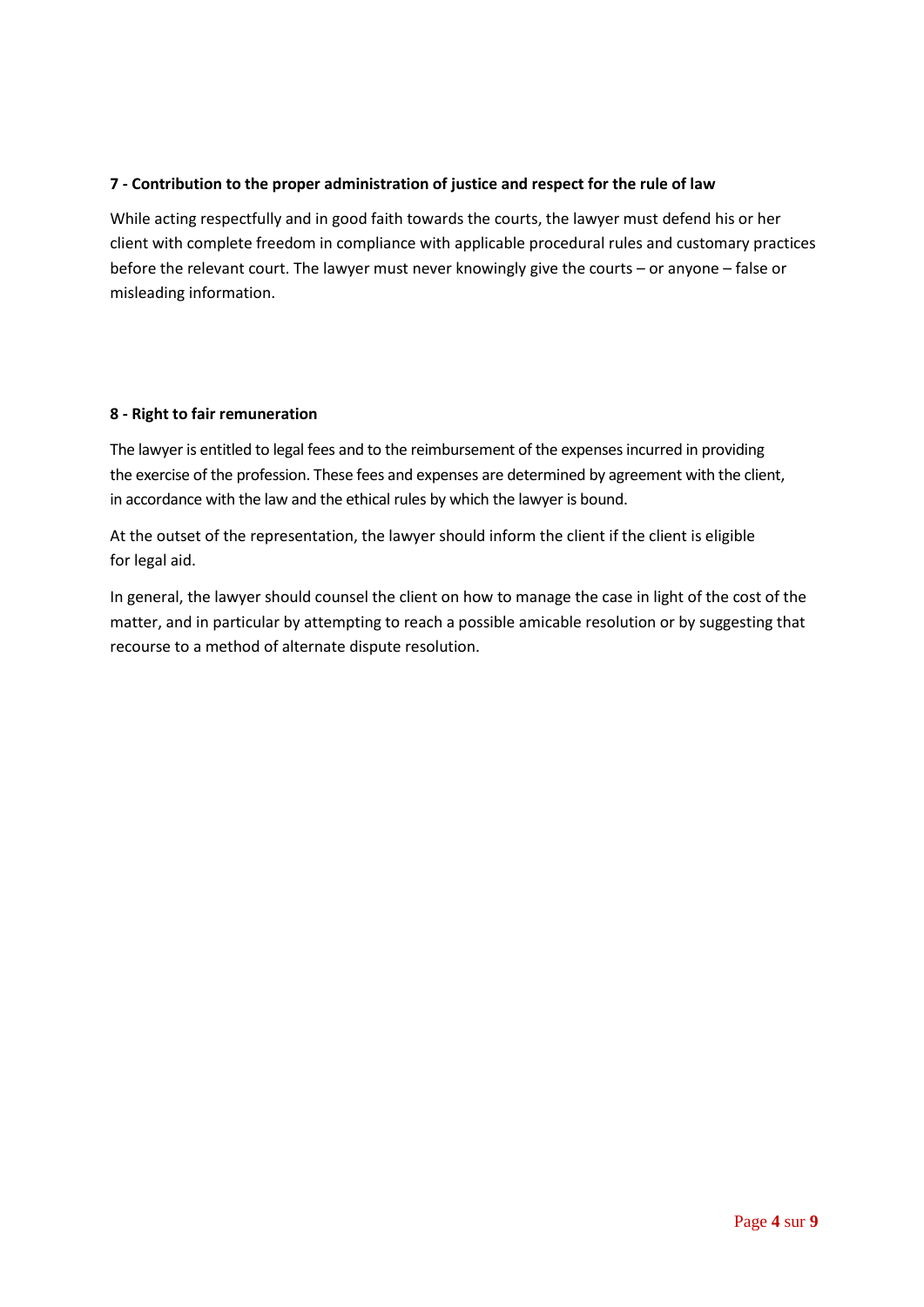## *EXPLANATORY MEMORANDUM*

This memorandum is the work of the sub-committee tasked with drafting the core principles of the legal profession in order to explain and illustrate these principles, which have been drafted succinctly, and to help lawyers and Bars apply them, without being binding in any way.

## *Preamble*

These core principles have not been designed as a code of ethics. They are not intended to constitute binding rules. They are merely the expression of an ideal foundation common to all Bars, which constitutes both a summary of the principal national and international rules that govern the legal profession, and a goal to be achieved in an ideal state that respects the rule of law.

The lawyer assists and represents the client.

Before accepting an engagement, it is the lawyer's responsibility to identify the client, being particularly careful when the contact has not been made directly by that client, as when assisting legal entities or groupings whose legal representatives and in certain cases whose beneficial owners the lawyer must identify.

The lawyer then must obtain all information necessary to ensure that the lawyer is able to provide the client with all legal assistance that the client requests, in compliance with the law.

Conciliation should be sought as part of defending the client's interests. Conciliation attempts sometimes required the lawyer to seek - even unilaterally - interim or preservative measures, or that proceedings be initiated immediately. Even in these cases and at all times over the course of proceedings, the lawyer must consider whether an amicable solution can achieve a result that is in the interest of the client.

Clients are represented in judicial proceedings, but also in all alternative dispute resolution methods, such as mediation or arbitration for example.

## *1 - Independence of the lawyer and of the Bar*

The situation varies considerably around the world. Some countries prohibit lawyers from being employees of law firms, while others authorize this. Many make no distinction between the practice of law as an independent professional and as an employee. In some countries, in-house counsel are members of the Bar, while in others they are excluded from bar admission. Some countries allow third parties to invest in law firms, others prohibit this. In all cases, the intellectual independence of the lawyer is a key aspect of the practice of the profession.

This independence is guaranteed in two ways: either by the courts, in countries where professional conduct disputes fall under the jurisdiction of independent judges, or by the regulatory authorities,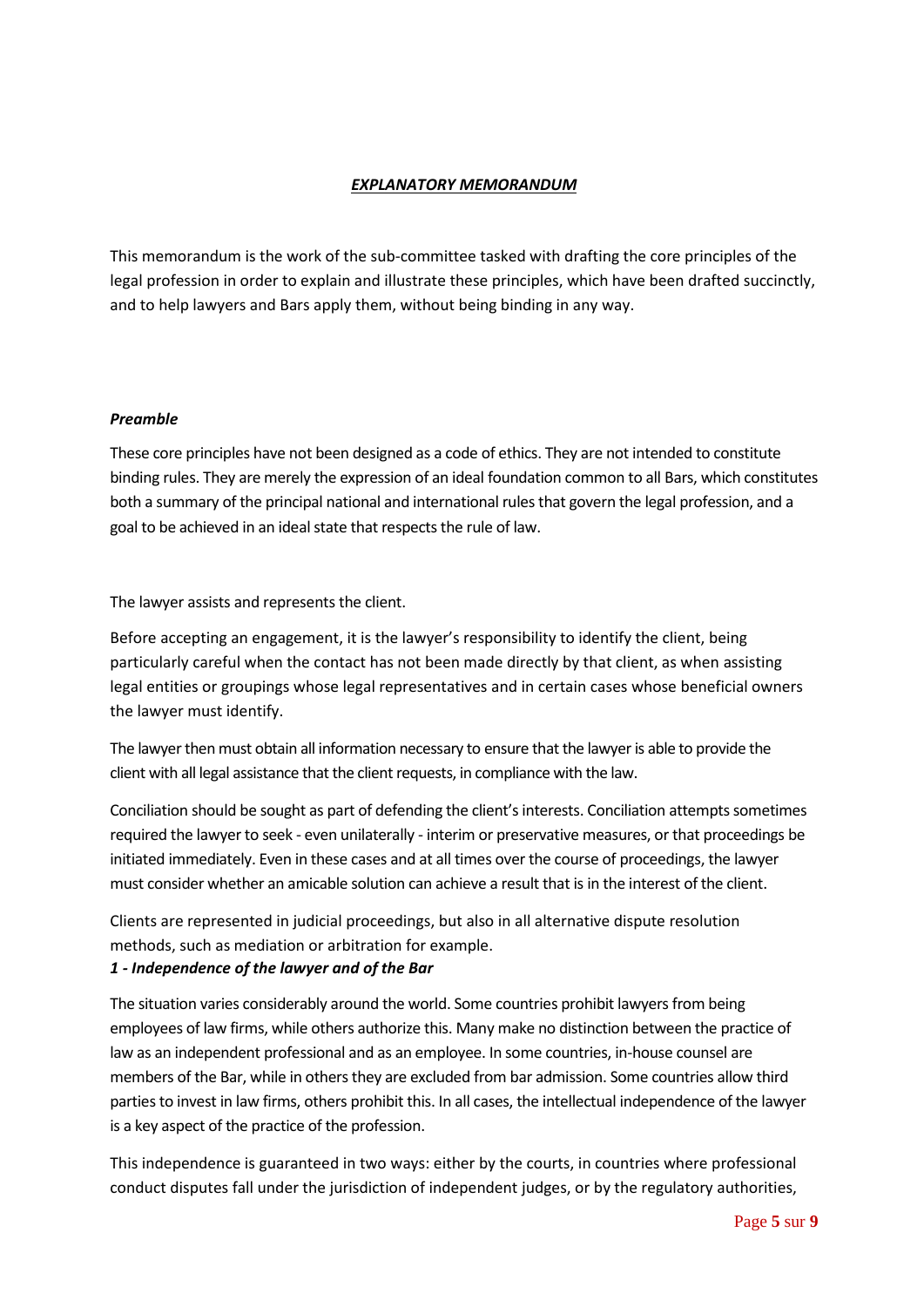i.e., the Bars, which have specific jurisdiction over matters of conduct and discipline. These two systems are incidentally not mutually exclusive.

The principle of the free choice of lawyer is closely linked with the principle of independence, since although the client is free in theory to choose his or her lawyer, the lawyer normally is never obliged to accept a case. There are two types of exceptions to this principle: the various legal aid systems may assign a lawyer to a client who cannot afford one, and most legal systems provide for lawyers to be assigned by the courts or the Bar authorities. In these cases, unless the lawyer invokes a conscience clause, he or she must take the case but is free to structure the client's defense as the lawyer sees fit.

# *2. Legal professional privilege and confidentiality*

Legal professional privilege is a crucial and delicate topic. Already, at the national level, the abundance of legal scholarship and case law are a testament to the difficulty of analyzing a principle that all agree to be fundamental. This difficulty only increases when borders are crossed and reaches its peak when the "continental" (Romano-German) traditions are confronted with those of the common law. The words themselves are problematic and deceptive cognates infect translations.

The UIA respects all existing legal systems. Its role is not to standardize them; neither does it have the power to do so. Its members nevertheless share the conviction that over and above differences – whether apparent or real – in concepts and terminologies, there is a common base that is summarized in the second principle above.

Going forward, the desire is to create a permanent unit that would take responsibility for compiling a database of regularly-updated information containing the principal statutes, case law and legal scholarship on international conventions and courts.

## *3. Prohibition of conflicts of interest*

The lawyer should prevent and resolve all conflicts of interest, and in general all situations that could affect the lawyer's professional judgment, independence or loyalty because of interests that diverge from those of the client.

The lawyer cannot represent a client if, due to the lawyer's relationship with a current or former client:

- legal professional privilege would be violated or would be at serious risk of violation;
- the lawyer would have to use information that belongs to that current or former client, unless that information is in the public domain;
- the lawyer reasonably believes that the existence of this relationship affects his or her independence of judgment or loyalty to any of the clients concerned;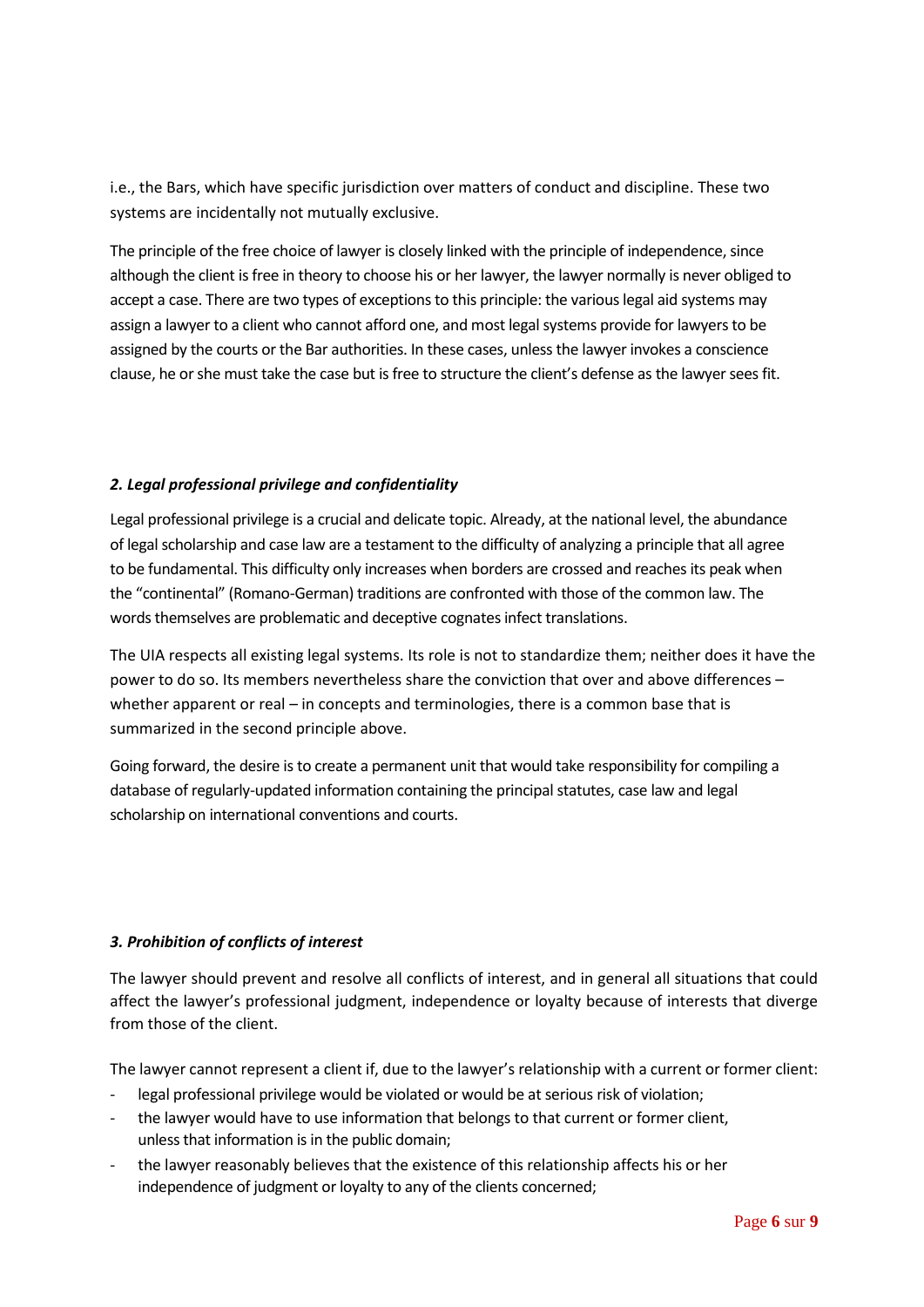the law or the rules of the profession prohibit this.

The lawyer should have internal procedures adapted to the size of the lawyer's firm, designed to identify, when starting a relationship with a new client, the potential existence of a conflict of interest with a current or former client. The lawyer should assess the risk of conflict of interest at all times.

The lawyer cannot advise several clients if there is a conflict among the interests of these clients or a serious risk of such a conflict. Therefore, when drafting a contract, the lawyer must clearly state who the client is, especially when the other parties are not represented by counsel. If all the parties ask the lawyer to draft the contract, he or she may do so in the absence of a foreseeable conflict of interest; in such a case, the lawyer must remain neutral and provide the clients with objective, comprehensive observations on the scope of what the lawyer is drafting for them.

The lawyer must stop handling the cases of clients when a conflict of interest arises between them.

Lawyers who practice together or whose public communications show that they practice together are bound by the same conflict of interest and ineligibility rules as lawyers who practice individually.

#### *4 - Competence*

The lawyer's role can only be fulfilled effectively if the lawyer has received suitable professional training. The academic degree required to practice the profession a minimum legal requirement in this regard.

The increasing complexity of the law, the ever-increasing proliferation of rules of all kinds and the increase in the frequency of changes in the law require continuing legal education. This constitutes a professional obligation for lawyers, which is often provided by the regulatory authorities but for which lawyers are ultimately responsible.

In any event, it is no longer possible for a lawyer to be proficient in all fields of law. The lawyer therefore may not accept a case without the competence to handle it or, after informing the client, without obtaining the assistance of other lawyers or experts.

## *5 - Dignity, probity, loyalty and diligence*

Each of these principles constitutes a rule of good conduct.

Lawyers must be trustworthy, and must not do anything that could harm the lawyer's reputation, or that of the profession as a whole, such as the public's trust in the profession.

Inappropriate conduct may lead to sanctions, including, in the most serious cases, disbarment.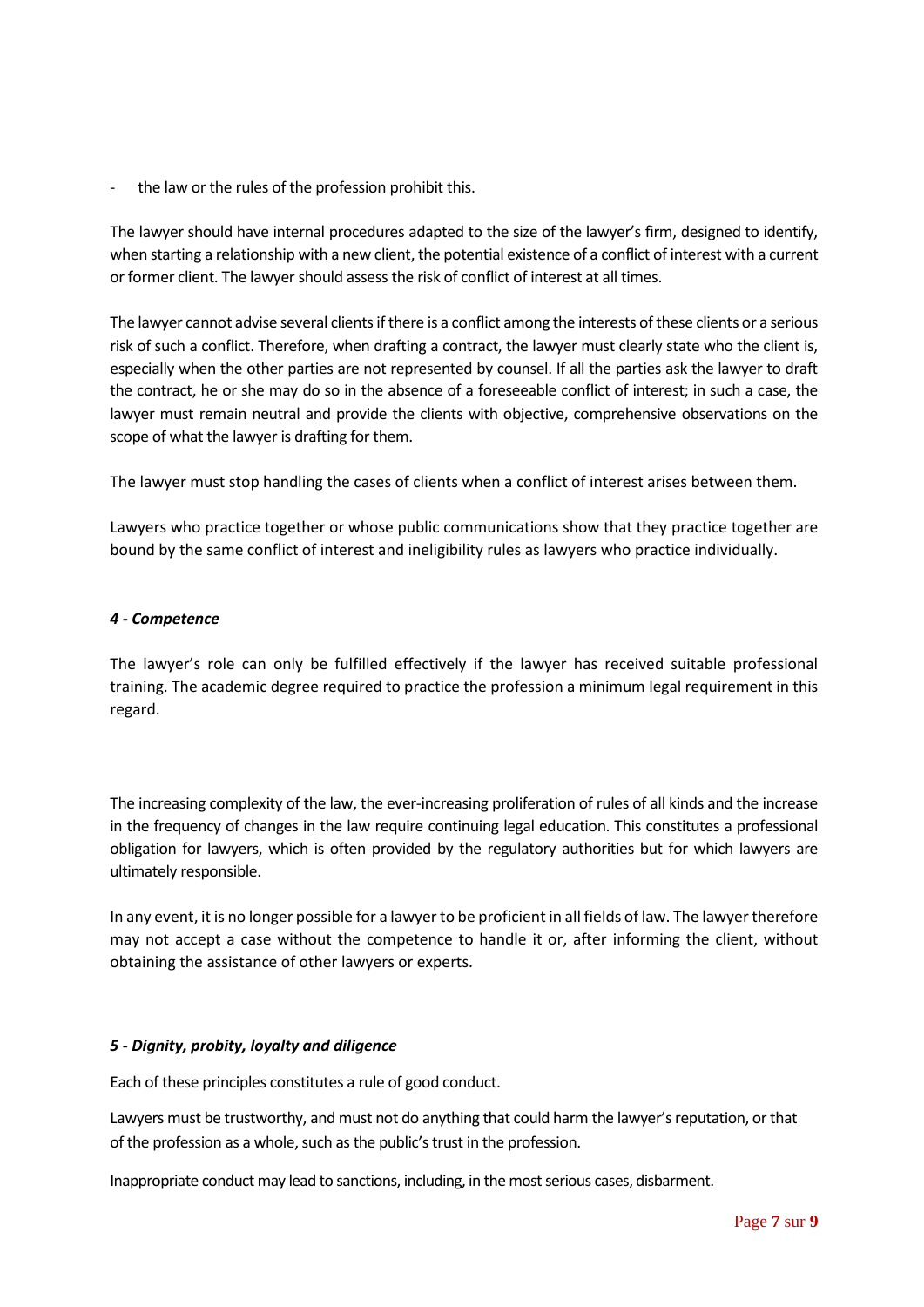## *6 - Respect of professional colleagues*

Respect of professional colleagues goes beyond the requisite courtesy that is essential to maintain, especially in hard-fought litigation between clients. Mutual respect between professional colleagues ultimately serves the interests of the clients, in that it facilitates the proper administration of justice and can help to resolve disputes.

Relations between lawyers must not interfere with the disputes between their clients.

A number of jurisdictions have made discussions and correspondence between lawyers confidential as a matter of principle, in order to promote the handling or settlement of disputes. Elsewhere, all correspondence between lawyers is presumptively official. Lawyers should comply with the principle that is applicable in their jurisdiction. They must be particularly attentive to this in their cross-border relations. According to the Council of Bars and Law Societies of Europe (CCBE), Article 5.3 of the Code of Conduct for European Lawyers should apply: correspondence is official as a rule, unless there is an agreement for confidentiality. For non-CCBE members, there are no normative rules. The UIA suggests applying the conflict of laws rule adopted by the CCBE.

# *7 - Contribution to the proper administration of justice and respect for the rule of law*

The stated principle is clear: the lawyer must never knowingly provide the court – or anyone else – with false or misleading information.

Above and beyond this principle, the lawyer's obligations to the courts vary according to the nature of the proceeding – adversarial or inquisitorial – that is applicable in the jurisdiction. In some countries, the lawyer must inform the courts of all precedents that are favorable or unfavorable to the client; in other countries, there is no such requirement.

In all these proceedings, divergences between the interests of the client and those of justice can raise delicate issues for the lawyer, which the lawyer must resolve, bearing in mind that a lawyer can only represent a client successfully if the lawyer can be trusted to act to promote the proper administration of justice.

## *8 – Right to fair remuneration*

Fees should be set according to three basic principles: